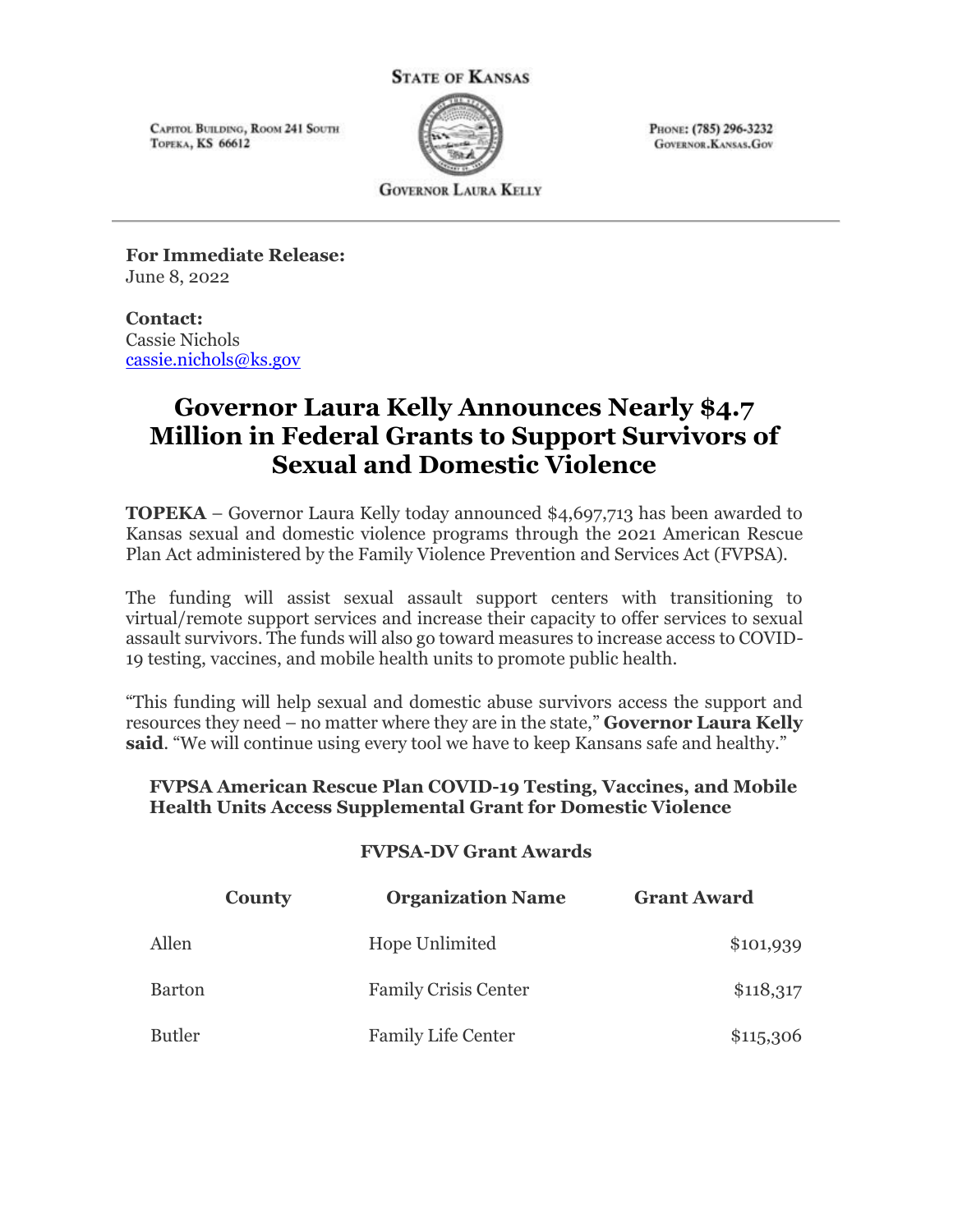| Crawford     | Safehouse Crisis Center                                                    | \$134,486 |
|--------------|----------------------------------------------------------------------------|-----------|
| Douglas      | The Willow Domestic<br><b>Violence Center</b>                              | \$142,111 |
| Ellis        | Options: Domestic and<br><b>Sexual Violence Services</b>                   | \$147,257 |
| Finney       | <b>Family Crisis Services</b>                                              | \$112,192 |
| Ford         | Crisis Center of Dodge City                                                | \$108,488 |
| Harvey       | Harvey Co. Domestic<br>Violence/Sexual Assault<br><b>Task Force</b>        | \$111,828 |
| Jackson      | <b>Midwest Native Coalition</b><br>for Justice and Peace                   | \$307,214 |
| Johnson      | Safehome                                                                   | \$258,929 |
| Leavenworth  | <b>Alliance Against Family</b><br>Violence                                 | \$112,001 |
| Lyon         | <b>SOS</b>                                                                 | \$113,388 |
| Reno         | <b>BrightHouse</b>                                                         | \$116,125 |
| <b>Riley</b> | Crisis Center                                                              | \$144,332 |
| Saline       | <b>Domestic Violence</b><br><b>Association of Central</b><br><b>Kansas</b> | \$131,138 |
| Sedgwick     | <b>Catholic Charities</b>                                                  | \$159,677 |
| Sedgwick     | StepStone                                                                  | \$72,415  |
| Sedgwick     | Wichita Family Crisis<br>Center                                            | \$178,592 |
| Seward       | Liberal Area Rape<br>Crisis/Domestic Violence<br><b>Services</b>           | \$105,548 |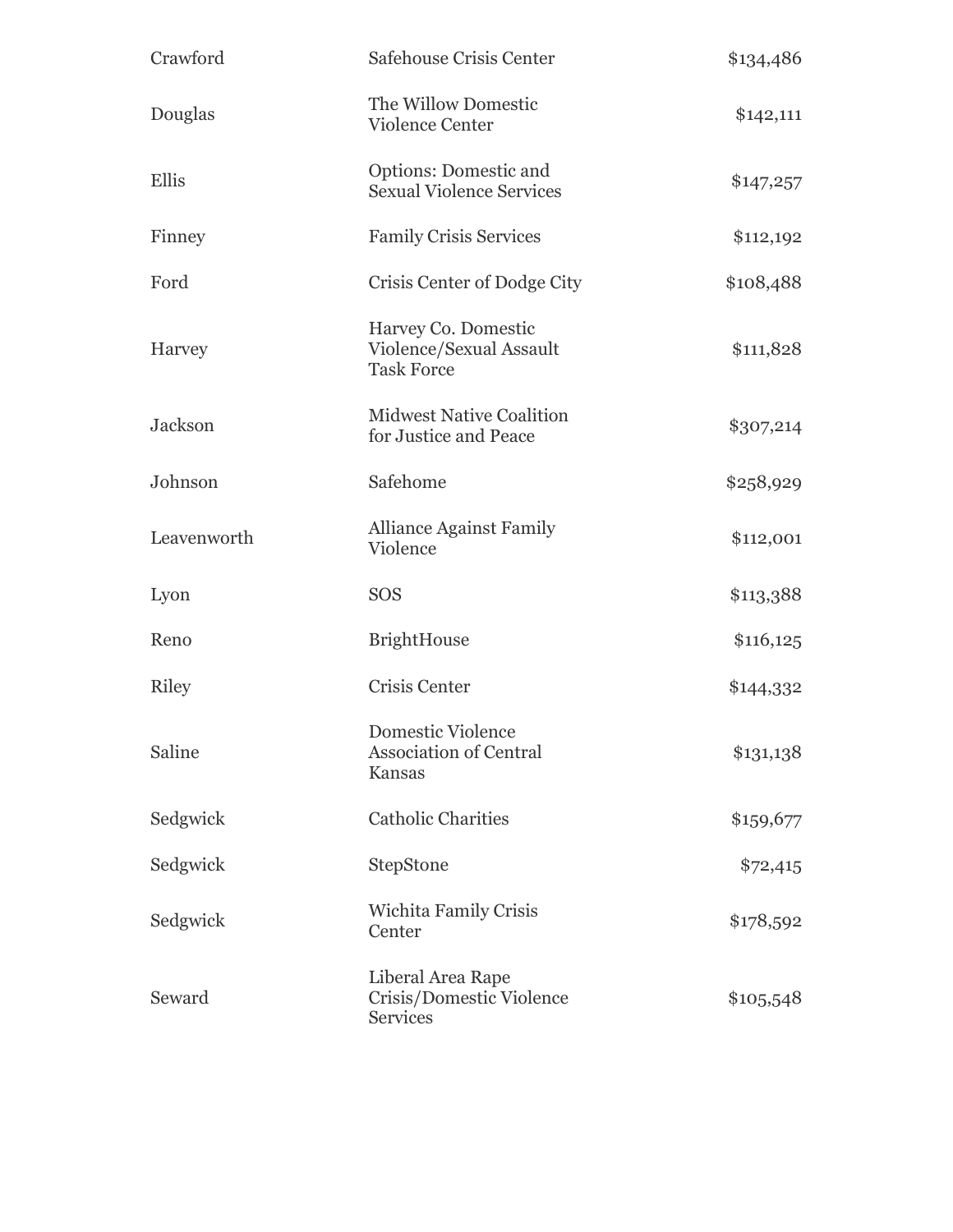|           | <b>TOTAL</b>                                     | \$3,072,137 |
|-----------|--------------------------------------------------|-------------|
| Wyandotte | <b>Friends of Yates</b>                          | \$132,730   |
| Shawnee   | <b>YWCA Center for Safety</b><br>and Empowerment | \$148,124   |

### **FVPSA American Rescue Plan Grant Program to Support Survivors of Sexual Assault Supplemental Funding**

## **FVPSA-SV Grant Awards**

| <b>County</b> | <b>Organization Name</b>                                            | <b>Grant Award</b> |
|---------------|---------------------------------------------------------------------|--------------------|
| Allen         | <b>Hope Unlimited</b>                                               | \$64,633           |
| <b>Barton</b> | <b>Family Crisis Center</b>                                         | \$73,741           |
| <b>Butler</b> | <b>Family Life Center</b>                                           | \$71,901           |
| Crawford      | Safehouse Crisis Center                                             | \$82,230           |
| Douglas       | The Sexual Trauma and<br><b>Abuse Care Center</b>                   | \$86,190           |
| Ellis         | <b>Options: Domestic and</b><br><b>Sexual Violence Services</b>     | \$89,740           |
| Finney        | <b>Family Crisis Services</b>                                       | \$70,341           |
| Harvey        | Harvey Co. Domestic<br>Violence/Sexual Assault<br><b>Task Force</b> | \$69,957           |
| Jackson       | <b>Midwest Native Coalition</b><br>for Justice and Peace            | \$119,712          |
| Leavenworth   | <b>Alliance Against Family</b><br>Violence                          | \$69,954           |
| Lyon          | <b>SOS</b>                                                          | \$70,860           |